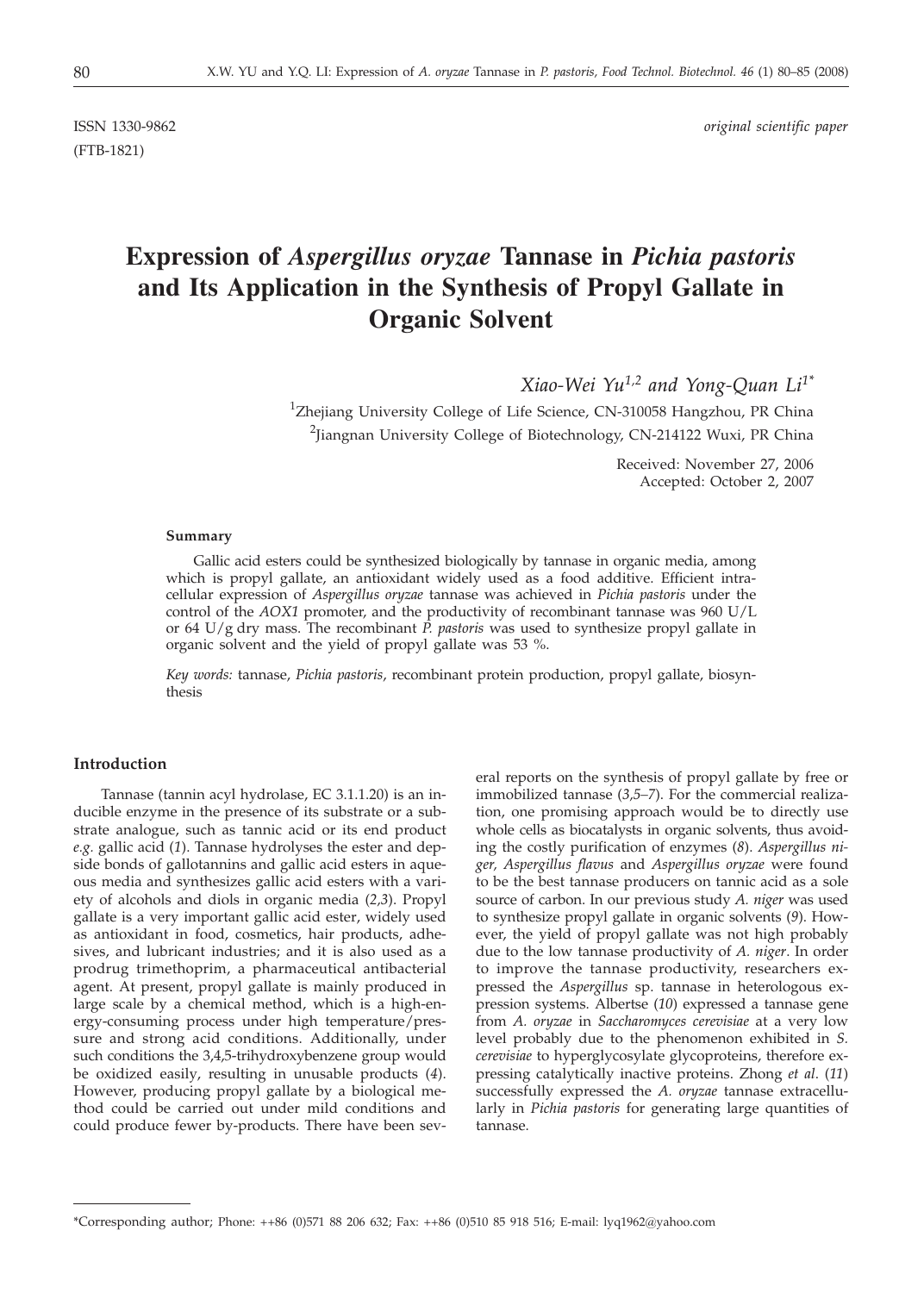Over the last few decades, the *P. pastoris* expression system has been used successfully for the production of various recombinant heterologous proteins, such as *A. awamori* glucoamylase, *Candida rugosa* lipase, *Rhizopus oryzae* lipase, or *Escherichia coli* L-galactosidase (*12*). This process offers several advantages, such as alcohol oxidase 1 (*AOX1*) gene promoter tightly regulated by methanol, easy growth to high cell densities, high levels of protein expression at the intra- or extracellular level, and the ability to perform higher eukaryotic protein modifications (*12*). In this research, in order to achieve a microorganism with higher tannase productivity for the whole cell synthesis of propyl gallate in organic solvents, *A. oryzae* tannase gene was expressed intracellularly in *P. pastoris,* and the synthesis of propyl gallate by the recombinant *P. pastoris* in organic solvents was investigated. Scheme 1 depicts the esterification scheme:



**Scheme 1.** Esterification of propyl gallate by recombinant *P. pastoris* in organic solvent

#### **Materials and Methods**

#### *Materials*

Intracellular expression vector pPIC3.5K was from Invitrogen (Carlsbad, CA, USA) and vector pUCm-T was from Shenerg Biocolor (Shanghai, PR China). *E. coli* strain DH5a (*sup*E44D*lac*U169(*j*80 *lacZ*DM15)*hsd*R17 *rec*A1 *end*A1 *gyr*A96 *thi*-1 *rel*A1) was used for propagation of plasmids, and *P. pastoris* strain GS115 (*His*–*Mut*+, Invitrogen, USA) was used for protein expression. *A. oryzae* (Ahlb.) Cohn was purchased from China General Microbiological Culture Collection Center. Oligonucleotides were purchased from Sangon (Shanghai, PR China). Restriction enzymes were sourced from Toyobo (Japan).

#### *Construction of plasmid*

The tannase gene (*TAN*) was PCR-amplified using the forward and reverse primers (Forward *EcoR* I: 5'- -GGGGAATTCACCATGGCTTCTTTTACCGATG-3', Reverse *Not* I: 5'-TTATTGCGGCCGCCTAGTATACAGGG-ACCTTGAAGGCTG-3') with the genomic DNA of *A. oryzae* as template. PCR products were purified on a PCR- -prep column kit (BioDev-Tech, Beijing, PR China) and ligated into the linearized pUCm-T vectors. Cloned tannase gene was excised from pUCm-T by digestion with *Eco*R I/*Not* I and ligated into the same enzyme digested vector pPIC3.5K.

## *Pichia pastoris transformation and selection of His<sup>+</sup> multicopy recombinants*

The plasmids (pPIC3.5K-*TAN* or pPIC3.5K) were linearized with *Bgl* II in order to be transformed into *P. pastoris* GS115 by electroporation, and selection of His+

transformants was done on minimal dextrose (MD) medium plate. Multicopy recombinants were selected on yeast extract/peptone/dextrose medium plate containing 0.25–1.0 g/L of G418 (YPD-G418).

Single colonies of transformants from YPD-G418 plates were used to inoculate 5 mL of YPD overnight cultures, then the isolation of genomic DNA was performed with the Easy-DNA Kit from Invitrogen, and PCR amplifications were carried out according to Invitrogen's recommendations with  $5 \mu L$  of genomic DNA and primers complementary to the 5' and 3' region of the *AOX1* gene (*13*).

#### *Expression of tannase in Pichia pastoris*

A plate assay was performed to visualize the expression of the recombinant tannase gene. *P. pastoris* transformants were cultivated on yeast extract/peptone/dextrose medium plate with  $0.15 \text{ kg/m}^3$  of tannic acid (YPD-TA). After one day, 1 mL of methanol was added onto the lid of the plates daily to induce the expression of tannase.

*P. pastoris* transformants were cultured in 25 mL of buffered glycerol-complex medium (BMGY) shaken at 28 °C and 250 rpm in 250-mL glass flasks. When cultures reached an  $A_{600nm}$  of about 6, the cells were centrifuged and resuspended in 20 mL of buffered methanol- -complex medium (BMMY) to an  $A_{600nm}$  of 1, shaken at 28 °C and 250 rpm in 100-mL glass flasks for 120 h. The cultures were supplemented daily with 0.5 % (volume fraction) methanol to induce the expression of tannase, and the pH was adjusted to 6.0 every 24 h. The cells were cleaved by glass beads, then the tannase in supernatants was analyzed by SDS-PAGE, and the enzyme activity was determined.

## *Assay of tannase activity*

Tannase activity was assayed by a method based on the formation of a chromogen (2-thioxo-4-thiazolidinone) when gallic acid reacts with rhodanine (*14*). The absorbance value of the chromogen was recorded against water at 520 nm. All the assays were done in triplicate, and significant differences (p*<*0.05) were measured. One unit of tannase activity was defined as the amount of enzyme that releases  $1 \mu$ mol of gallic acid per minute under the assay conditions.

#### *Purification of recombinant tannase*

Cell lysis was aided with acid-washed glass beads (0.5 mm). Supernatants were concentrated and interchanged with 10 mM citric acid (pH=5.5) by ultrafiltration using 30-kDa membranes (Millipore). The solution was loaded onto DEAE-Sepharose fast flow column equilibrated with 10 mM citric acid (pH=5.5). Protein was eluted with a gradient of 0.0–0.5 M NaCl. Then the active fraction was mixed with an equal volume of 0.02 M sodium acetate buffer (pH=5.0) containing 0.1 M NaCl. The diluted solution was placed on a Sepharose 6B column equilibrated with the same buffer containing 0.1 M NaCl and eluted with the same buffer containing NaCl.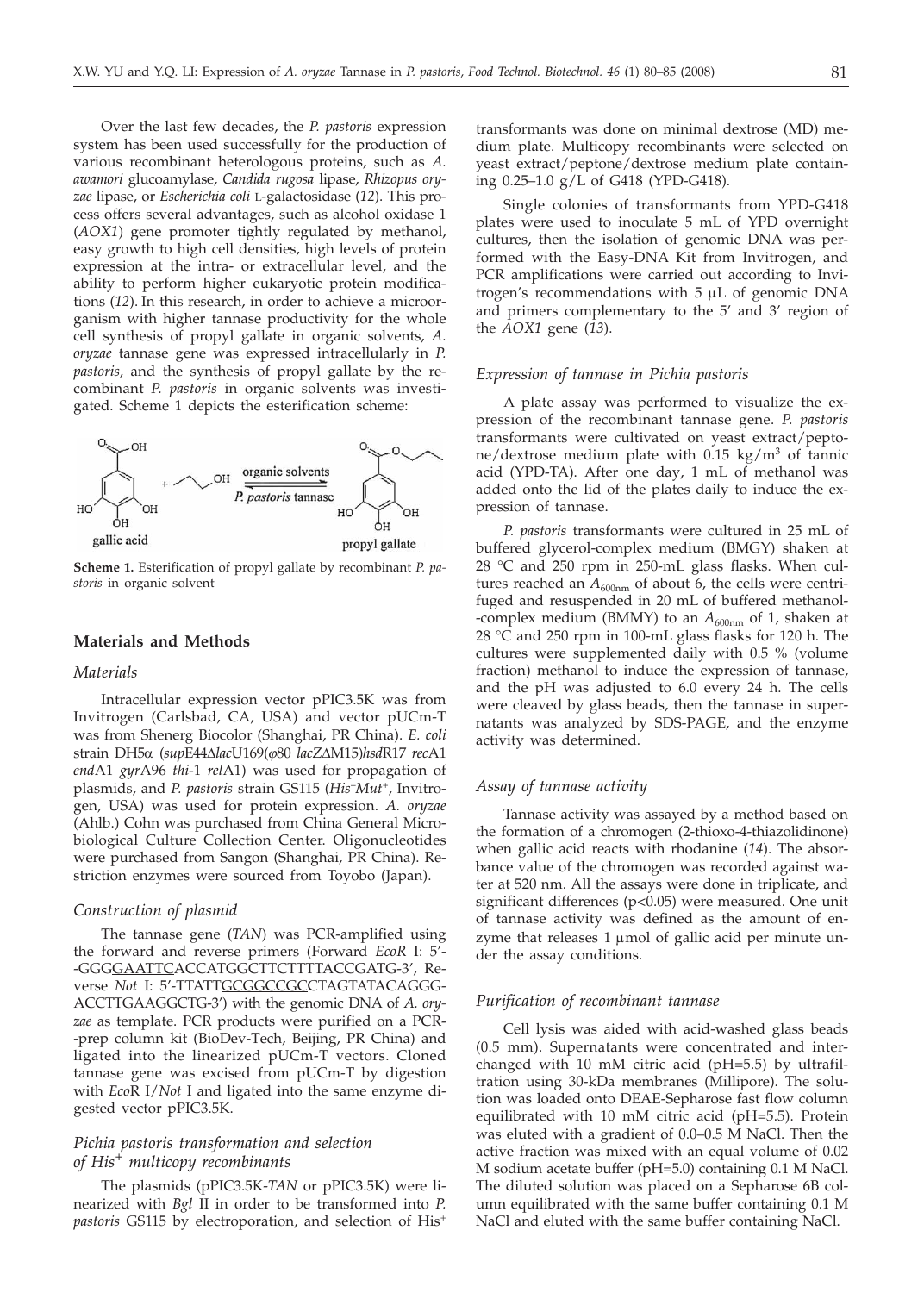#### *Synthesis of propyl gallate*

Enzymatic reactions were carried out by adding the pellet of 2 mL of transformant cultures to the reaction mixture, which consisted of 5.56 mmol/L gallic acid, 7.3 % (volume fraction) of 1-propanol and 92.7 % (volume fraction) of benzene with a total volume of 10.8 mL in 25-mL glass flasks shaken at 40 °C and 200 rpm. The molar conversion was defined as (mol of propyl gallate/ mol of the initial fed gallic acid)×100 %.

#### *HPLC analysis*

Analyses were performed on a Waters 2690 HPLC with a LiChrospherC18 column (LiChroCART 125×4, Merck KGaA, 64271 Darmstadt, Germany). Samples (200  $\mu$ L) removed from the systems were vacuum evaporated, diluted with 0.15 mmol/L of ethyl *p*-hydroxybenzoate in methanol and a volume of  $20 \mu L$  was injected into the HPLC. The solvent system/mobile phase was comprised of methanol/water in the ratio of 55:45 adjusted to pH=3 with phosphoric acid at a flow rate of 1 mL/min for 8 min. Ethyl *p*-hydroxybenzoate was the internal standard. The absorbance analysis was carried out at 275 nm. The reaction product was calculated from a calibration curve plotted (*Y*=0*.*03144*X*–0*.*00194, *R*=0*.*9999) as propyl gallate concentration  $(X, \mu g/mL)$  *vs.* the ratio  $(Y)$  between propyl gallate peak area and internal standard peak area.

All the assays were done in triplicate and significant differences (p<0.05) were measured.

## **Results and Discussion**

## *Cloning and sequence analyses of the tannase gene*

Hatamoto *et al.* (*15*) had cloned and sequenced the tannase gene from *A. oryzae* TH (GenBank accession no. D63338) and found no intron in *A. oryzae* tannase gene. According to the reported sequence, the tannase gene from *A. oryzae* (Ahlb.) Cohn coding for mature tannase was PCR-amplified directly from the genome of *A. oryzae* and submitted to GenBank with the accession no. DQ988081. The gene sequence and the amino acid sequence of the tannase was 97.26 % (1666/1713) and 98.42 % (561/570) identical, respectively, to that from *A. oryzae* TH (*15*).

## *Screening of multicopy transformants and PCR analysis of Pichia pastoris transformants*

The experimental results showed that all of the His<sup>+</sup> transformants could grow on YPD-G418 plate of 0.25–  $-0.5$  g/L G418 and 30 % of them could grow at the highest resistance concentration of 0.75 g/L G418. Multiple insertions of the kanamycin resistance gene into the *P. pastoris* chromosome increase the resistance to G418. Since the kanamycin resistance gene is linked to the tannase gene, isolation of hyper-resistant G418 transformants might indicate that the tannase gene is present in multiple copies.

PCR amplification results (Fig. 1) show that the parent plasmid pPIC3.5K produced a 220-bp product, recombination plasmid pPIC3.5K-*TAN* produced a 1.95-kb product containing the tannase gene (1.73 kb) and 220-bp sequence from plasmid pPIC3.5K, positive recombinant *P. pastoris* produced a 1.95-kb product, negative transformants only produced the *AOX1* gene (2.2 kb) from GS115 genomic DNA, control strains transformed by plasmid pPIC3.5K produced a 220-bp product. This suggests that linearized plasmids pPIC3.5K-*TAN* or pPIC3.5K by *Bgl* II were integrated into the *P. pastoris* genome *via* a double crossover between the *AOX1* promoter and 3' *AOX1* regions of the vector, which disrupted the wild- -type *AOX1* gene and created the *His*<sup>+</sup>*Mut*<sup>s</sup> transformants, here named GS115/pPIC3.5K-*TAN Mut*<sup>s</sup> transformant. Since the pPIC3.5K plasmid has two *Bgl* II sites, linearized by *Bgl* II, there are more chances to create *His*<sup>+</sup> *Mut*<sup>s</sup> transformants than to make *His*<sup>+</sup>*Mut*<sup>+</sup> transformants *via* gene insertion at the *AOX1* locus. In our study, no *His*<sup>+</sup>*Mut*<sup>+</sup> transformants were detected.



**Fig. 1.** PCR analysis of *P. pastoris* colonies. From left to right, lane 1: DNA ladder marker, lane 2: PCR product of pPIC3.5K, lane 3: PCR product of pPIC3.5K-*TAN*, lane 4: PCR product of GS115/pPIC3.5K-*TAN Mut*<sup>s</sup> transformant, lane 5: PCR product of control strain GS115, lane 6: PCR product of GS115/pPIC3.5K *Mut*<sup>s</sup> transformant

## *Induced expression of tannase by recombinant P. pastoris, tannase activity assay and SDS-PAGE*

Biochemical studies showed that methanol utilization by *P. pastoris* requires a specific metabolic pathway involving several unique enzymes (*16*). The enzyme alcohol oxidase (AOX) catalyzes the first step in the methanol utilization pathway, the oxidation of methanol to formaldehyde and hydrogen peroxide. There are two genes that encode alcohol oxidase in *P. pastoris*: *AOX1* and *AOX2*; *AOX1* is responsible for a vast majority of alcohol oxidase activities in the cell. Expression of the *AOX1* gene is controlled at the level of transcription. The presence of methanol is essential to induce high levels of transcription (*12,17*). The pPIC3.5K expression vector has an expression cassette composed of a 0.9-kb fragment from *AOX1* composed of the 5' promoter sequences and a second short *AOX1*-derived fragment with sequences required for transcription termination (*18*). Between the promoter and terminator sequences is a site or multiple cloning site (MCS) for insertion of the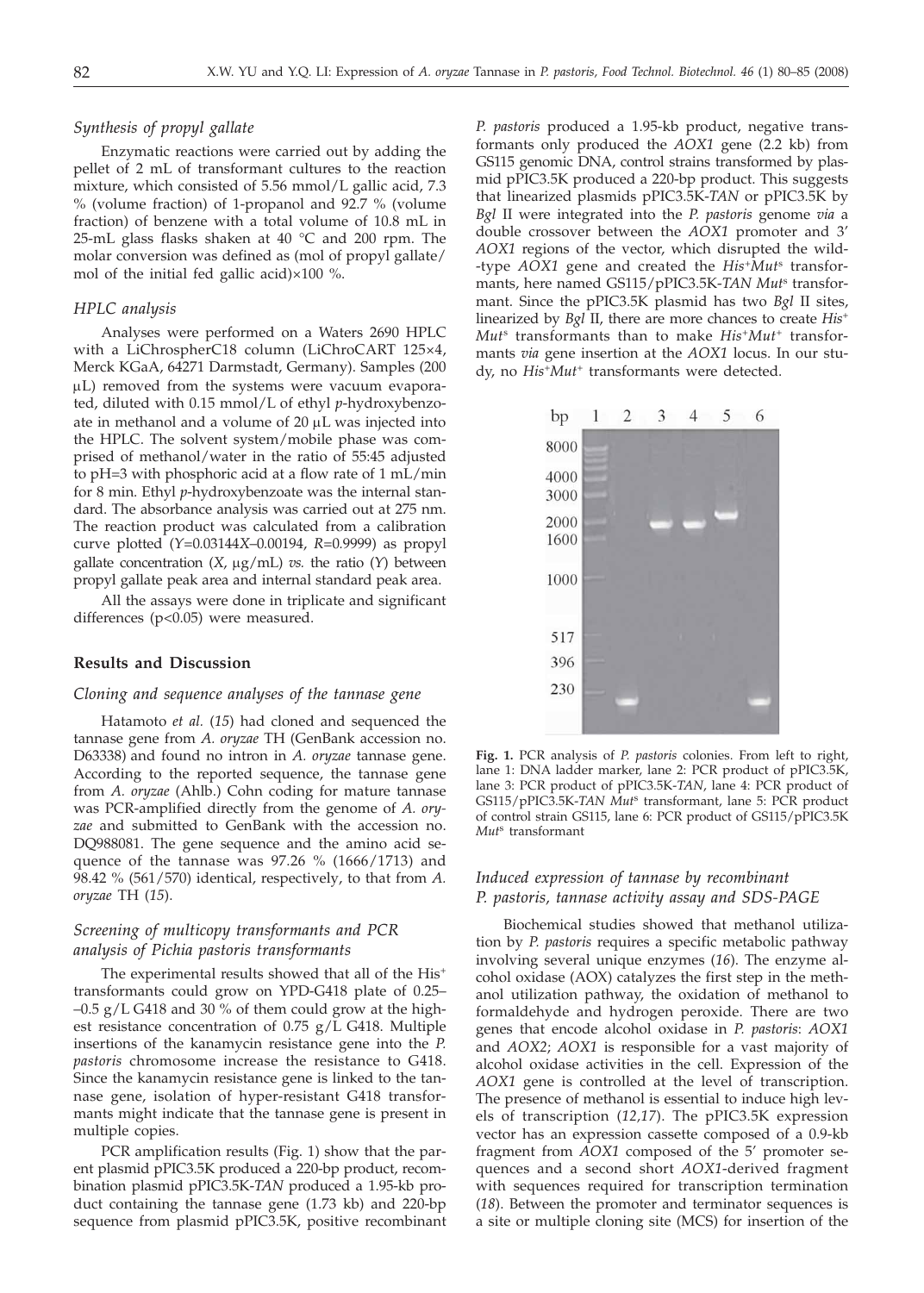foreign coding sequence, here the tannase gene. Through electroporation, the tannase gene was integrated into the *P. pastoris* genome under the control of *AOX1* promoter induced by methanol.

A total of fifty *P. pastoris* colonies resisting 0.75 g/L of G418 were randomly picked and grown on YPD-TA. After induction by methanol for 72 h, 10 colonies that produced the largest clear zone were chosen to express tannase in glass flasks. The clear zone is shown in Fig. 2. Upon expression of the recombinant tannase gene, the tannic acid is hydrolyzed into gallic acid and glucose, which leads to the formation of a clear zone around the tannase-expressing yeasts.



**Fig. 2.** Tannase activity examined by clear zone method. Label A: around the GS115/pPIC3.5K-*TAN Mut*<sup>s</sup> transformants showed the clear zones. Label B: the GS115/pPIC3.5K *Mut*<sup>s</sup> transformant, GS115 served as negative control

As shown in Fig. 3, crude or purified tannase loaded onto SDS-PAGE without 2-mercaptoethanol migrated as one broad band at about 100 kDa (lanes 3–6); in lane 7, purified tannase with 2-mercaptoethanol appears as a blurred band at about 45 kDa. As shown in lane 8, the



**Fig. 3.** SDS-PAGE analysis. From left to right, lane 1: protein molecular mass marker; lanes 2–5: extract of GS115/pPIC3.5K- -TAN *Mut*<sup>s</sup> transformant loaded without 2-mercaptoethanol (induced time: 0, 24, 48, 96 h, respectively), lane 6: purified tannase without 2-mercaptoethanol, lane 7: purified tannase with 2-mercaptoethanol, lane 8: purified tannase digested with *N*-glycosidase F and loaded with 2-mercaptoethanol

two clear separated bands suggest that the tannase was composed of two subunits (about 30 and 33 kDa) linked by disulphide bond(s) and high glycosylation since the blurred tannase band in lane 7 became clearer after the tannase was treated with *N*-glycosidase F.

The relationship between fermentation time and tannase productivity or biomass is indicated in Fig. 4. After 24 h of fermentation, the dry mass of biomass reached about 1.6  $g/L$ , and methanol was added to the medium to induce the expression of tannase. Experimental results showed that the biomass increased quickly with the increase of tannase productivity, which reached the maximum of 960 U/L or 64 U/g dry mass after 72 h of induction, which was approximately 2.5-fold of tannase productivity compared to that of *A. niger* under the same enzyme assay conditions (*9,19*). Other researchers reported higher activity of tannase (*20,21*), while comparison of tannase activities is very difficult because of the use of different assay methods and activity units. After 96 h of induction tannase productivity began to decrease, probably due to the sharply decreased biomass. The cell lysis contributes to increased proteolytic activity and eventual degradation of recombinant protein, which has been a perpetual problem when yeasts are employed to express recombinant proteins (*22,23*)*.* The transformants were quite stable since their activity showed hardly any decrease after five passages (experimental data not shown).



**Fig. 4.** Expression of tannase by GS115/pPIC3.5K-*TAN Mut*<sup>s</sup> transformant induced by methanol;  $\blacksquare$  dry mass;  $\blacktriangle$  tannase productivity

#### *Synthesis of propyl gallate*

It is suggested that the mechanism of synthesis of propyl gallate by tannase involves an attack by the acyl donor (gallic acid) to form an acyl enzyme, which then reacts with an alcohol (1-propanol) to yield the ester, which could be confirmed by the kinetic model of esterification by tannase based on the ping-pong bi-bi kinetic mechanism (*24*), while there is still no evidence of the mechanism on a molecular level.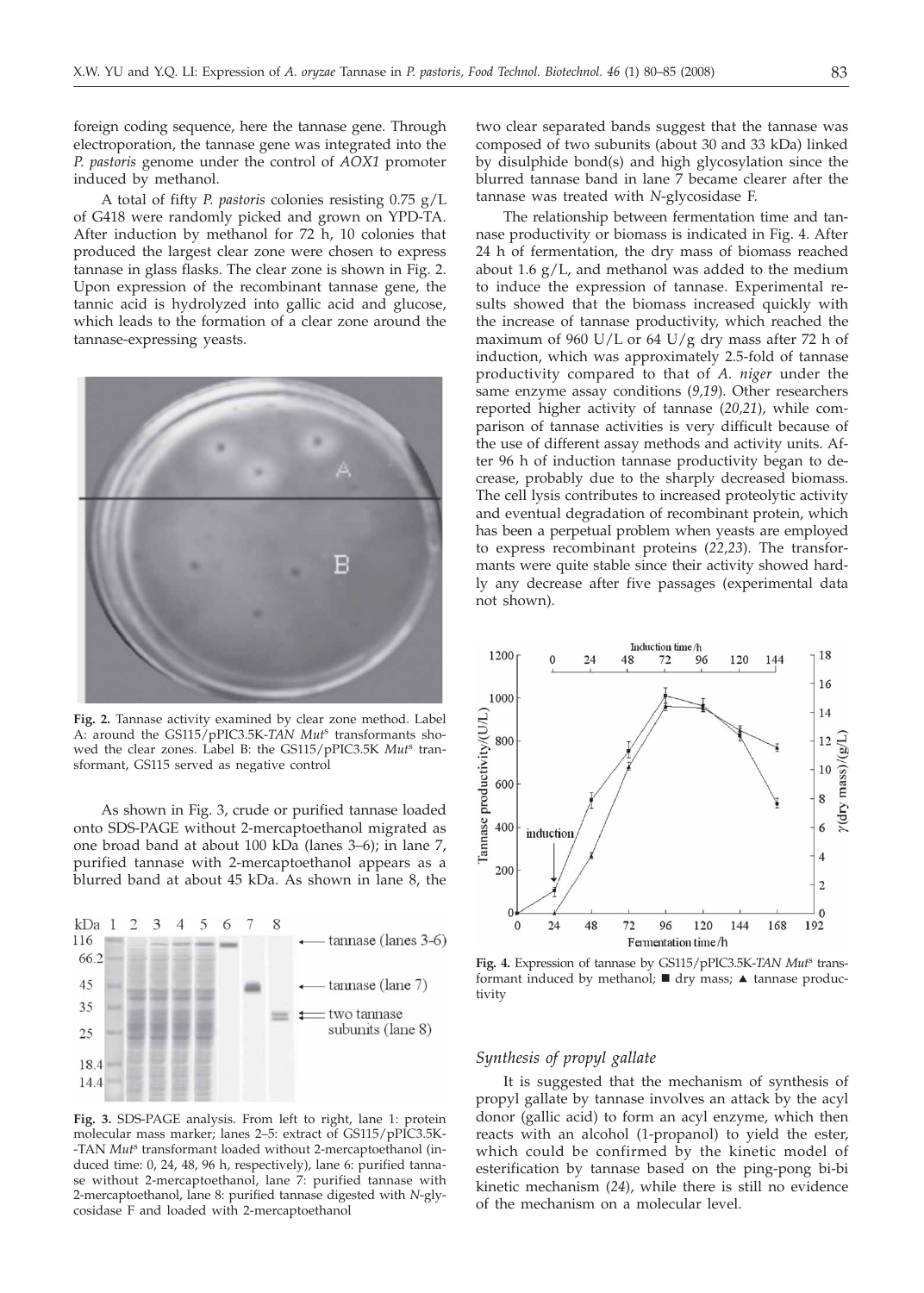The time course of the synthesis of propyl gallate in benzene by GS115/pPIC3.5K-*TAN Mut*<sup>s</sup> transformant is shown as an equilibrium-controlled reaction (Fig. 5). The catalytic rate rose quickly in the first hours of incubation, and the reaction equilibrium was reached at about 24 h with the yield of 53 %, which was higher than that catalyzed by *A. niger* no. 3.315 (36 % after 72-hour reaction) (*9*). Higher yields of propyl gallate by *P. pastoris* tannase were probably due to higher tannase productivity of *P. pastoris* (64 U/g dry mass) than that of *A. niger* (25 U/g dry mass) (*9*). In the control test, no product could be detected with the GS115/pPIC3.5K *Mut*<sup>s</sup> transformant or without any transformants.



**Fig. 5.** Time course of propyl gallate catalyzed by recombinant *P. pastoris;* ■ GS115/pPIC3.5K-TAN Mut<sup>s</sup> transformant; ▲ negative control strain GS115/pPIC3.5K *Mut*<sup>s</sup> transformant

## **Conclusions**

Depending on the type of fermentation the tannase from most fungi can be completely extracellular or intracellular (*2,25*). In order to directly employ whole cells as biocatalysts in organic solvents, which offers several advantages, such as avoiding costly purification of enzymes and improving enzyme stability, in this research efficient intracellular expression of *A. oryzae* tannase was achieved in *P. pastoris* under the control of *AOX1* promoter, and the productivity of recombinant tannase was 960 U/L or 64 U/g dry mass. The recombinant *P. pastoris* was used to synthesize propyl gallate in organic solvent and the yield of propyl gallate was 53 %, which suggests that this expression system of tannase is expected to be a powerful tool in industrial production of gallic acid esters.

### *Acknowledgement*

This research was supported by a grant from Natural Science Fund of China (no. 20172046). We would like to thank Dr. Val and Dr. Birnie from New Zealand for their revision of this manuscript.

## **References**

*1.* E. Haslam, R.J.N. Tanner, Spectrophotometric assay of tannase, *Phytochemistry*, *9* (1970) 2305–2309.

- *2.* P.K. Lekha, B.K. Lonsanne, Production and application of tannin acyl hydrolase: State of the art, *Adv. Appl. Microbiol. 44* (1997) 215–260.
- *3.* H.H. Weetal, Enzymatic gallic acid esterification, *Biotechnol. Bioeng. 27* (1985) 124–127.
- *4.* I. Forgó, J. Büchi, Synthesis, physical-chemical properties and antioxidative effect of some gallic acid esters. 2. Synthesis, purity test and quantitative determination, *Pharm. Acta Helv. 45* (1970) 227–236.
- *5.* A. Gaathon, Z. Gross, Propyl gallate: Enzymatic synthesis in a reverse micelle system, *Enzyme Microb. Technol. 11* (1989) 604–609.
- *6.* S. Sharma, M.N. Gupta, Synthesis of antioxidant propyl gallate using tannase from *Aspergillus niger* van Teighem in nonaqueous media, *Bioorg. Med. Chem. Lett. 13* (2003) 395–397.
- *7.* X.W. Yu, Y.Q. Li, D. Wu, Enzymatic synthesis of gallic acid esters using microencapsulated tannase: Effect of organic solvents and enzyme specificity, *J. Mol. Catal. B-Enzym. 30* (2004) 69–73.
- *8.* R. León, P. Fernandes, H.M. Pinheiro, J.M.S. Cabral, Whole-cell biocatalysis in organic media, *Enzyme Microb. Technol. 23* (1998) 483–500.
- *9.* X.W. Yu, Y.Q. Li, Microencapsulated mycelium-bound tannase from *Aspergillus niger*: An efficient catalyst for esterification of propyl gallate in organic solvents, *Appl. Biochem. Biotechnol. 126* (2005) 177–188.
- *10.* E.H. Albertse, Cloning, expression and characterization of tannase from *Aspergillus* species, *PhD Thesis*, University of the Free State, Bloemfontein, South Africa (2002).
- *11.* X. Zhong, L. Peng, S. Zheng, Z. Sun, Y. Ren, M. Dong, A. Xu, Secretion, purification, and characterization of a recombinant *Aspergillus oryzae* tannase in *Pichia pastoris, Protein Expr. Purif. 36* (2004) 165–169.
- *12.* J.L. Cereghino, J.M. Cregg, Heterologous protein expression in the methylotrophic yeast *Pichia pastoris*, *FEMS Microbiol. Rev. 24* (2000) 45–66.
- *13. Multi-Copy Pichia Expression Kit*, Catalog no. K1750-01, Invitrogen, Carslbad, USA.
- *14.* S. Sharma, T.K. Bhat, R.K. Dawra, A spectrophotometric method for assay of tannase using rhodanine, *Anal. Biochem. 279* (2000) 85–89.
- *15.* O. Hatamoto, T. Watarai, M. Kikuchi, K. Mizusawa, H. Sekine, Cloning and sequencing of the gene encoding tannase and a structural study of the tannase subunit from *Aspergillus oryzae*, *Gene*, *175* (1996) 215–221.
- *16.* M. Veenhuis, J.P. van Dijken, W. Harder, The significance of peroxisomes in the metabolism of one-carbon compounds in yeast, *Adv. Microb. Physiol. 24* (1983) 1–82.
- *17.* J.F. Tschopp, P.F. Brust, J.M. Cregg, C.A. Stillman, T.R. Gingeras, Expression of the lacZ gene from two methanol-regulated promoters in *Pichia pastoris*, *Nucleic Acids Res. 15* (1987) 3859–3876.
- *18.* P. Koutz, G.R. Davis, C. Stillman, K. Barringer, J. Cregg, G. Thill, Structural comparison of the *Pichia pastoris* alcohol oxidase genes, *Yeast*, *5* (1989) 167–177.
- *19.* S. Sharma, T.K. Bhat, R.K. Dawra, Isolation, purification and properties of tannase from *Aspergillus niger* van Tieghem, *World J. Microbiol. Biotechnol. 15* (1999) 673–677.
- *20.* D. Banerjee, K.C. Mondal, B.R. Pati, Production and characterization of extracellular and intracellular tannase from newly isolated *Aspergillus aculeatus* DBF 9, *J. Basic Microbiol. 41* (2001) 313–318.
- *21.* C.N. Aguilar, C. Augur, E. Favela-Torres, G. Viniegra-González, Production of tannase by *Aspergillus niger* Aa-20 in submerged and solid-state fermentation: Influence of glucose and tannic acid, *J. Ind. Microbiol. Biotechnol. 26* (2001) 296–302.